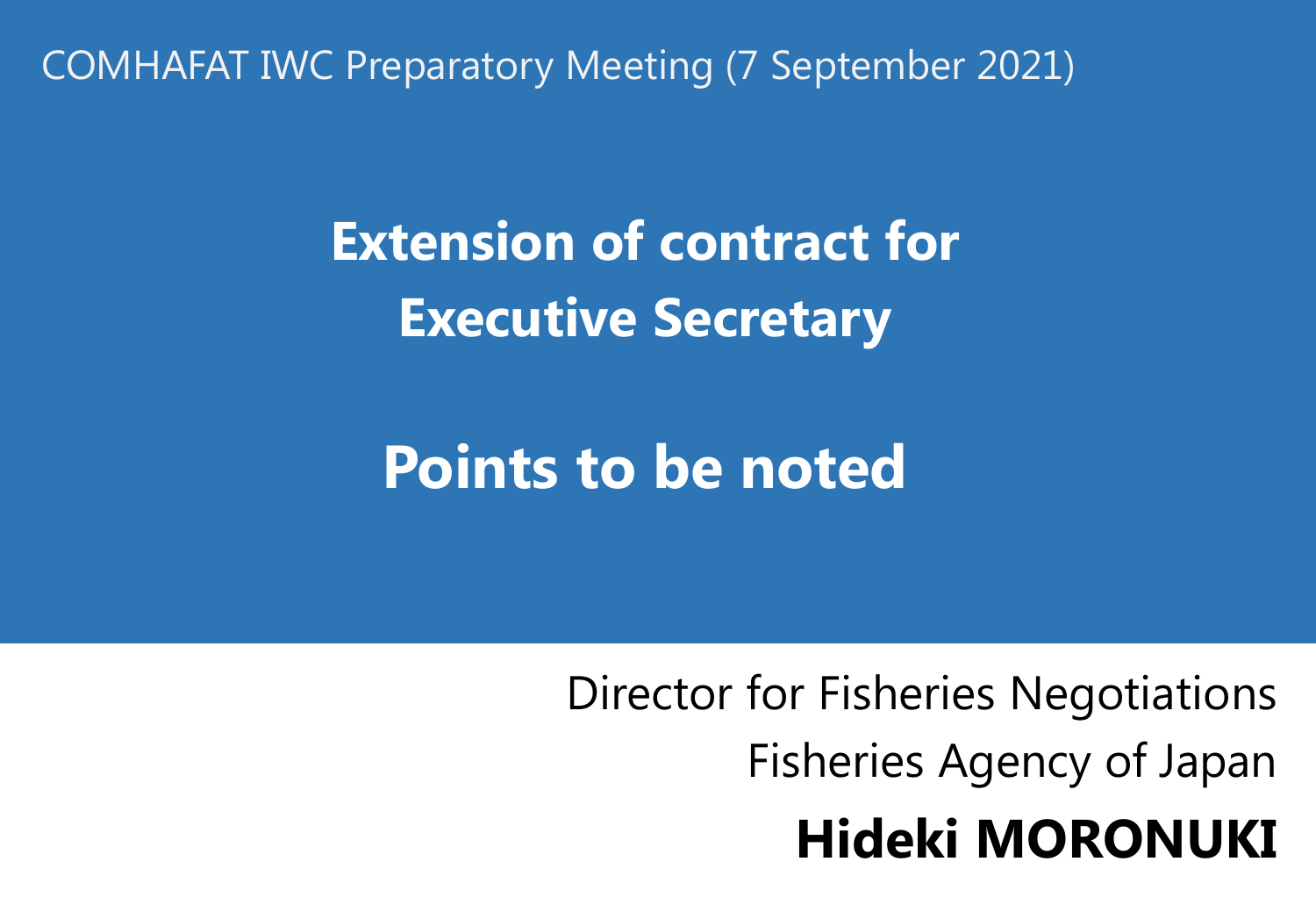## **PERSONAL EVALUATION - Executive Secretary actions**

Implementing directives from the Commission/ subsidiary bodies

- Oversees of a series of IWC meetings: Good
- Announcement of various incidences happened: Good
- Continuation of Com's work during the pandemic: Good/Bad
- Improvement of management framework: Good
- Representation of IWC in other fora: Bad
- Regular communication: Good
- Celebration of IWC's 75th anniversary: Good/Bad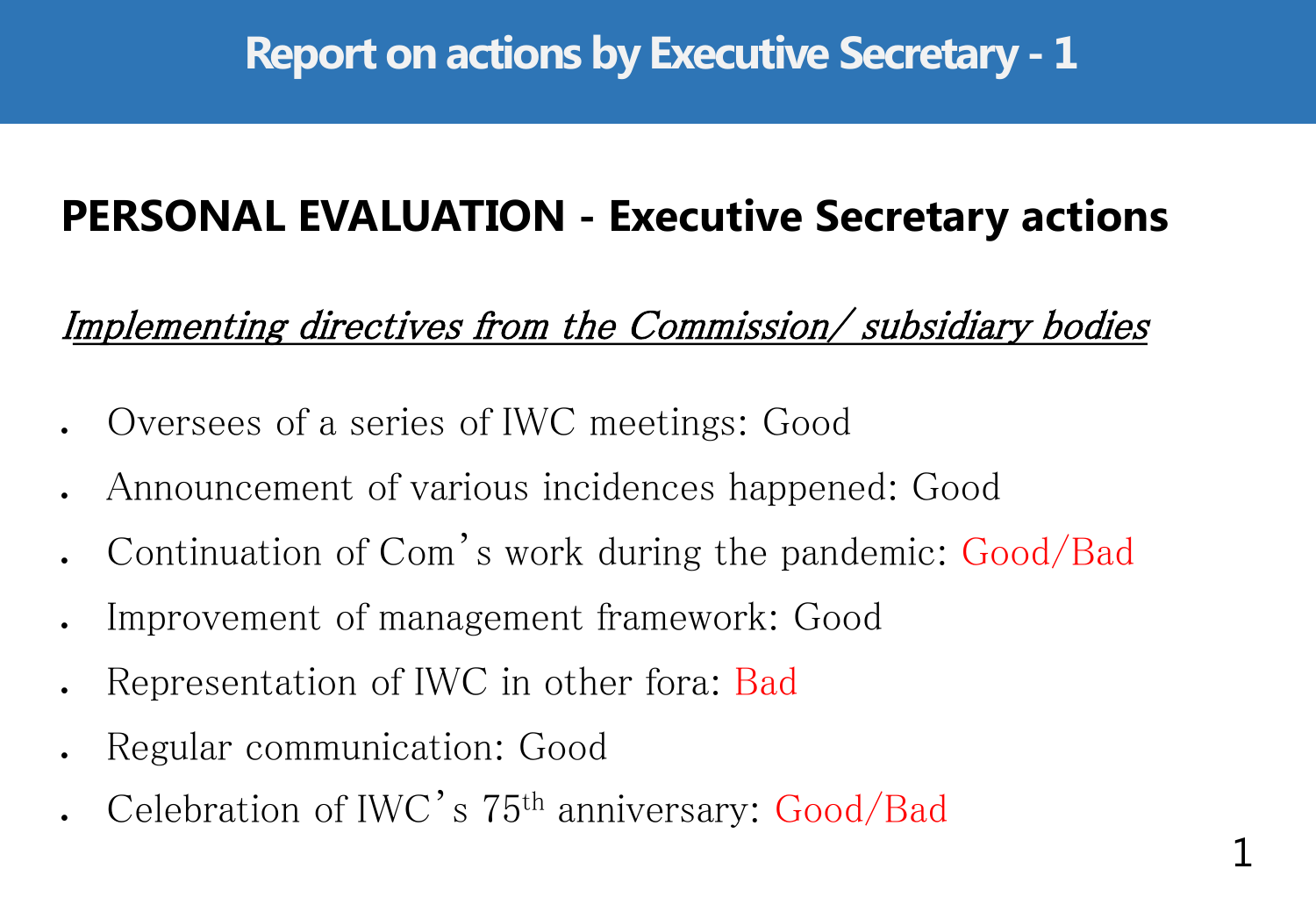# **PERSONAL EVALUATION - Executive Secretary actions**

#### Secretariat

- Secretariat's work throughout 1.5 years of the pandemic: Good
- Secretariat review (Strategic Plan & Staff Reorg.): Good/Bad
- Staff training: Good
- Staff transition: Bad
- Management of Secretariat property: Good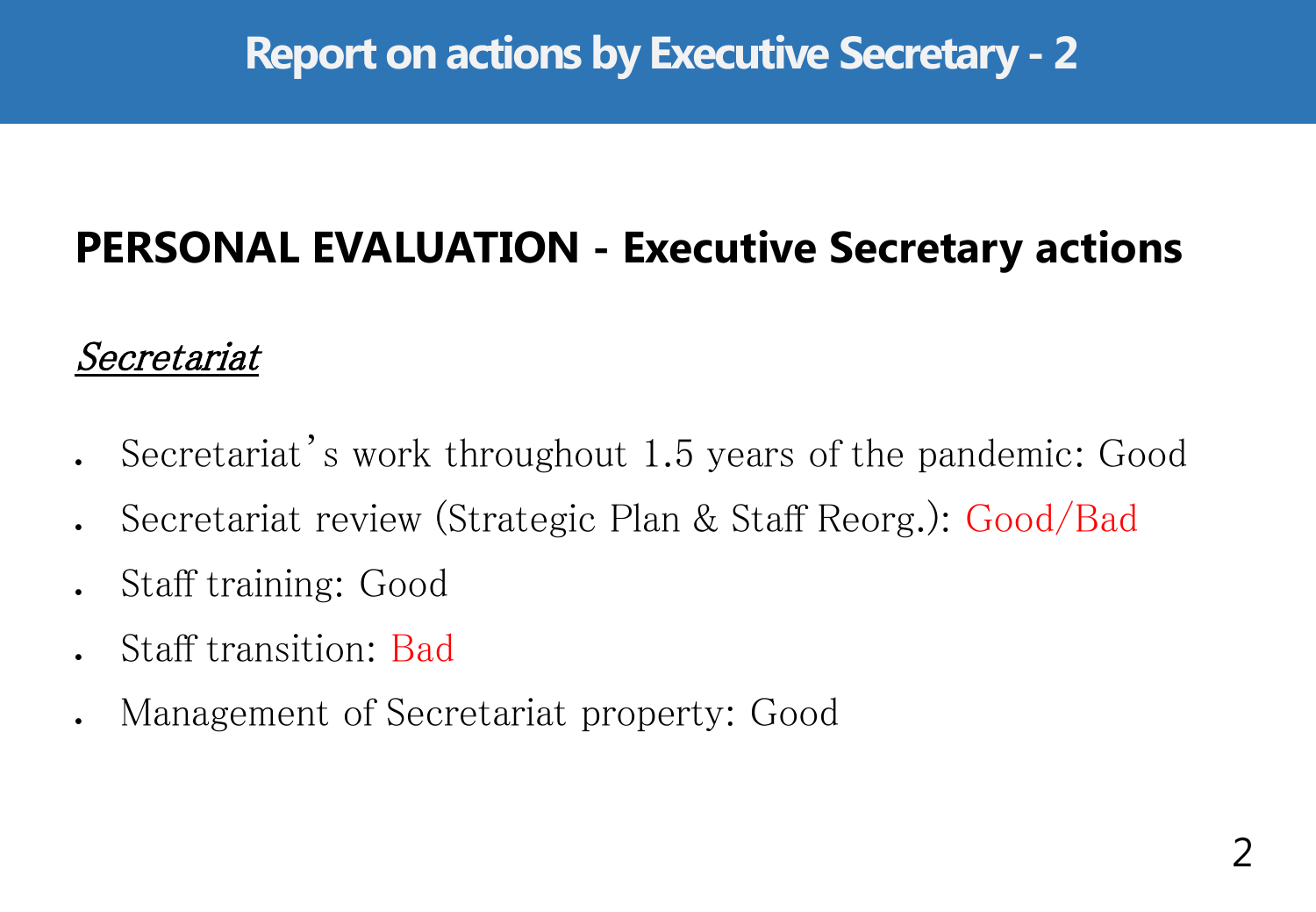## **Points of Consideration**

Implementing directives from the Commission/ subsidiary bodies

- Continuation of Com's work during the pandemic: Good/Bad
- Representation of IWC in other fora: Bad
- Celebration of IWC's 75th anniversary: Good/Bad

#### Secretariat

- Secretariat review (Strategic Plan & Staff Reorg.): Good/Bad
- Staff transition: Bad